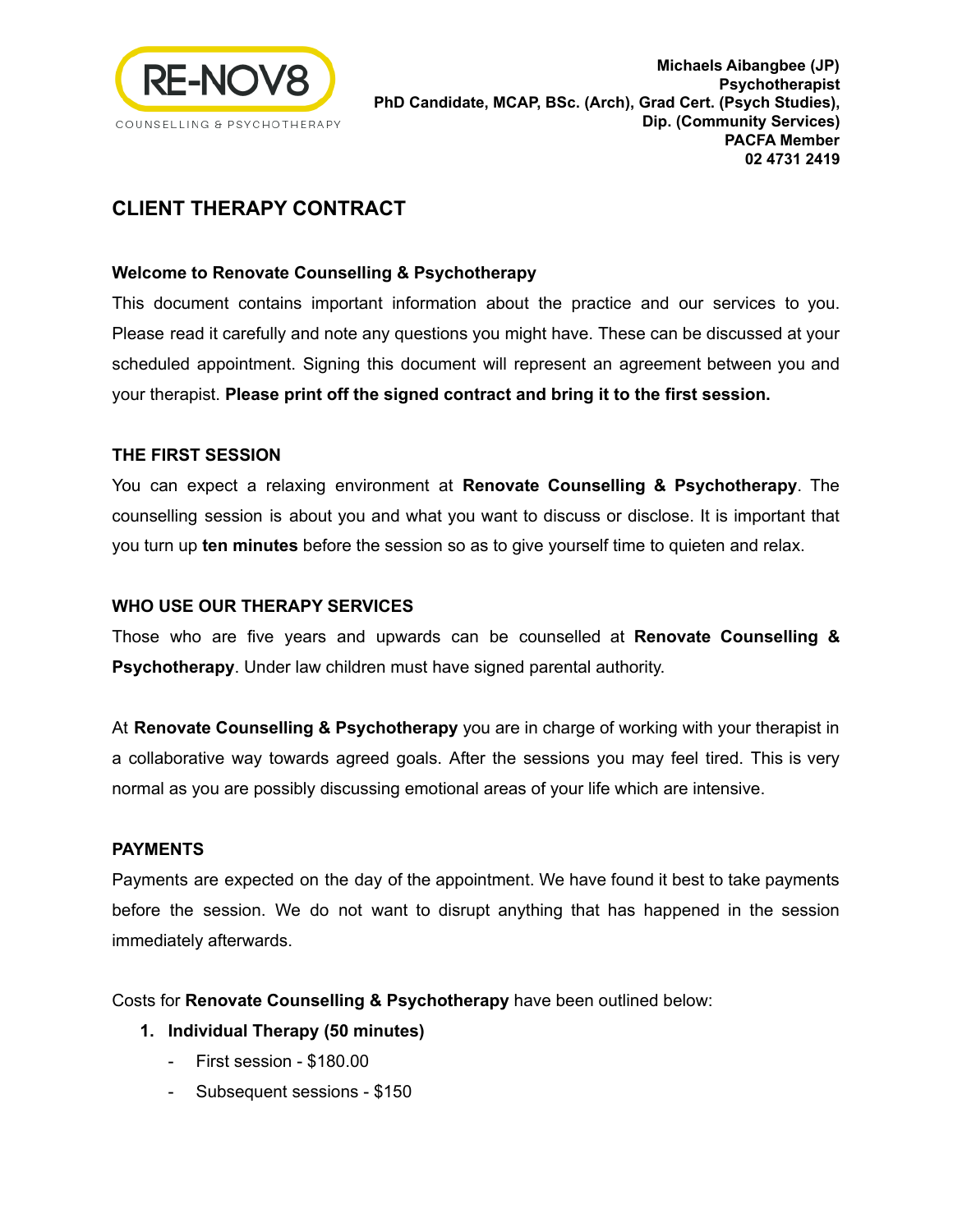#### **2. Couples Therapy (1hr)**

- First session \$220
- Subsequent sessions \$200/hr
- Subsequent sessions \$300/1hr 30mins.

## 3. **Group Therapy (6-12 weeks)**

- \$70 per person/hr (for a group of 5-15 persons) for a 2-hour session per week.

Preferred payment options: EFTPOS - Visa, MasterCard.

#### **APPOINTMENTS**

- All appointments are scheduled and not on a walk-in basis. It is most important to maintain regular sessions, whether it is once a week or once a month.
- If you are rescheduling on the day of the appointment there will be a charge of \$25 (room reservation) unless agreed between the therapist and the client for extenuating circumstances.
- Cancellation within 24 hours before the session will attract a full session fee. The therapist will decide if you have indicated an extenuating situation.
- If you do not attend the booked session, a full session fee will be charged.

#### **ENDING YOUR SESSIONS**

When you feel ready to end your sessions at Renovate Counselling & Psychotherapy, please discuss this with your therapist. It is important to have closure both for you and your therapist rather than just not returning.

#### **CONFIDENTIALITY**

The privacy of all communication between you and your therapist is protected by law. Your therapist may take notes throughout the session. You will be asked if this is okay for you. These will then be professional records for the purpose of references for the therapist.

Any information can only be disclosed to others by law if;

- 1. If a client is threatening serious bodily harm to another or themselves or under the threat of being seriously harmed.
- 2. Under a legally binding court order to disclose the notes, give a testimony or deposition.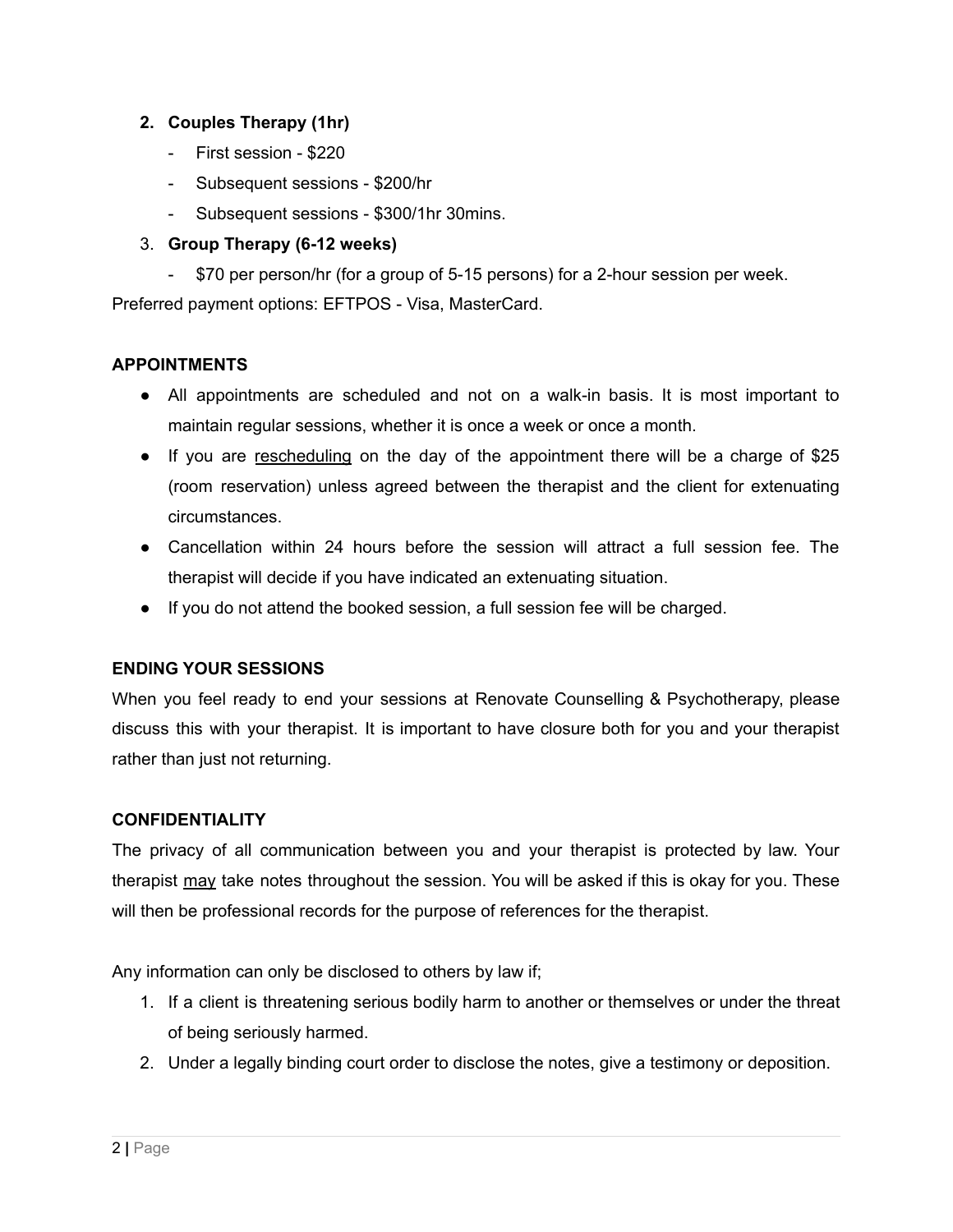3. When the therapist is seeking professional advice from a mental health professional supervisor. Names are not usually revealed in these cases.

## **EMERGENCY**

If you are experiencing a crisis, then you can call on 0412 723 832. Usually an appointment can be made within 24 hours. If you need immediate attention, please go to a medical clinic within your area or call lifeline.

#### **METHODS OF COUNSELLING**

Individual Therapy is a one-on-one session with your therapist. You have the option to opt for counselling over the phone or on Zoom. The current charges apply and payment must be made before the session. The time of the phone/ Zoom session must be agreed on between the therapist and the client.